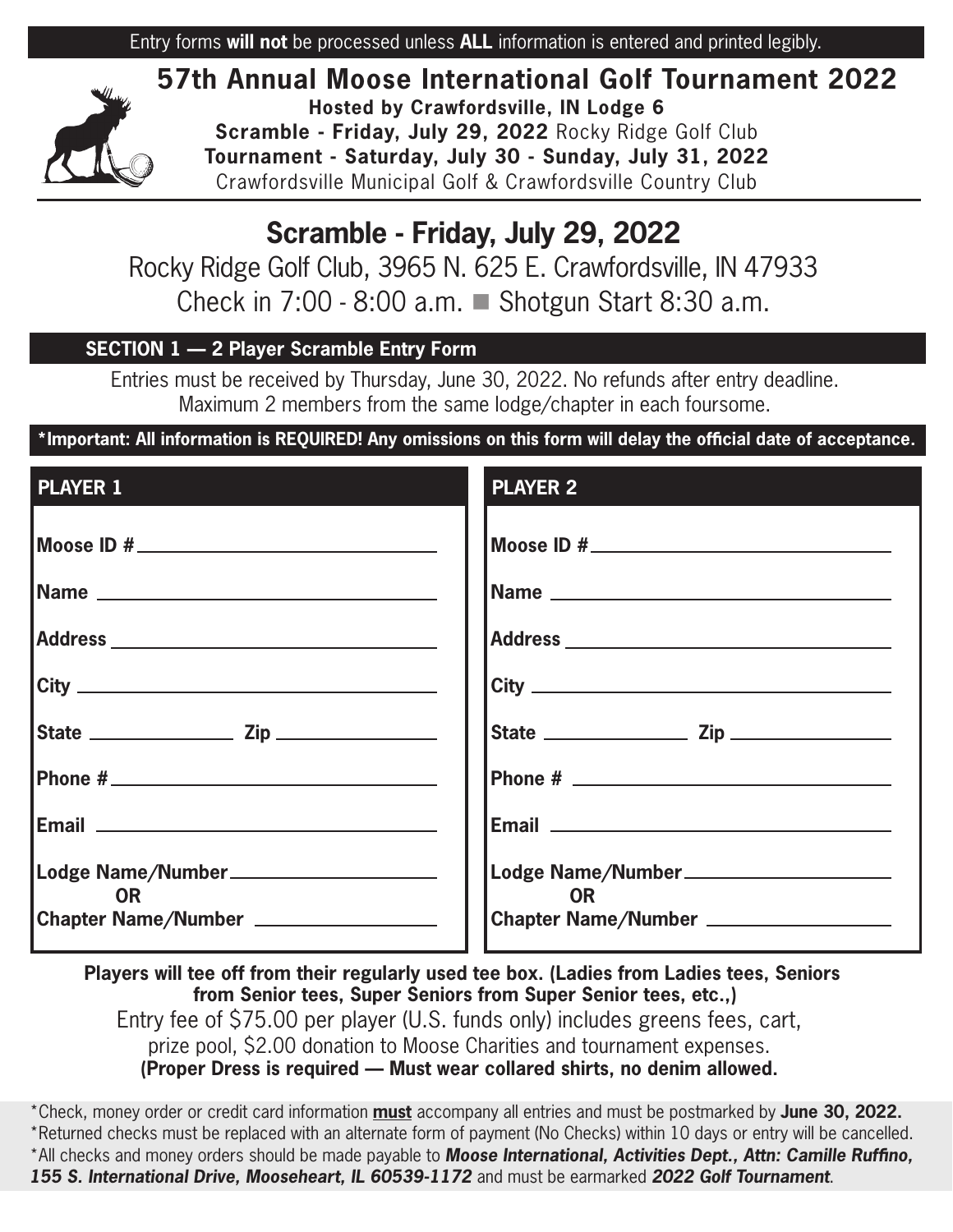

**57th Annual Moose International Golf Tournament 2022**

**Hosted by Crawfordsville, IN Lodge 6**

**Scramble - Friday, July 29, 2022** Rocky Ridge Golf Club **Tournament - Saturday, July 30 - Sunday, July 31, 2022**  Crawfordsville Municipal Golf & Crawfordsville Country Club

**SECTION 2 — Tournament Entry Form** 

# **Tournament Saturday, July 30, Sunday, July 31, 2022**

# **Crawfordsville Municipal & Crawfordsville Country Club**

Saturday & Sunday Sign-in 7:00 - 8:00 a.m. ■ Shotgun Start both days 8:30 a.m.

# **\*Important: All information is REQUIRED! Any omissions on this form will delay the official date of acceptance.**

**Please make every attempt to check-in early on Thursday evening; only late arrivals should register the morning of play at the course.**

| <b>PLAYER 1</b>                                                                                | <b>PLAYER 2</b>                                                                                   |  |
|------------------------------------------------------------------------------------------------|---------------------------------------------------------------------------------------------------|--|
|                                                                                                |                                                                                                   |  |
|                                                                                                |                                                                                                   |  |
|                                                                                                |                                                                                                   |  |
|                                                                                                |                                                                                                   |  |
|                                                                                                |                                                                                                   |  |
|                                                                                                | Email <u>_________________________________</u>                                                    |  |
| Lodge Name/Number ___________________                                                          | Lodge Name/Number ____________________                                                            |  |
| Chapter Name/Number ___________________                                                        | Chapter Name/Number ____________________                                                          |  |
|                                                                                                |                                                                                                   |  |
| Avg. Score (within 5 strokes) _______________                                                  | Avg. Score (within 5 strokes) ______________                                                      |  |
| <b>Flight (check one)</b>                                                                      | <b>Flight (check one)</b>                                                                         |  |
| $\Box$ Championship $\Box$ Tournament                                                          | $\Box$ Championship $\Box$ Tournament                                                             |  |
| (Scratch flight) (Flighted by handicap)<br>$□$ Senior (Ages 60-69) $□$ Super Senior (Ages 70+) | (Scratch flight)<br>(Flighted by handicap)<br>$□$ Senior (Ages 60-69) $□$ Super Senior (Ages 70+) |  |
| <b>Women</b><br><b>Women Senior</b> (Ages 60-69)                                               | $\square$ Women<br><b>Women Senior</b> (Ages 60-69)                                               |  |
|                                                                                                |                                                                                                   |  |

Players will have the same riding/playing partner (man or woman) and play in the same division both days. No more than two members of the same Lodge/Chapter will be paired together in a foursome. Entry fee of \$150 per player (U.S. funds only) includes greens fees, cart, prize pool, \$2.00 donation to Moose Charities & tournament expenses. No refunds after entry deadline. Entries must be received by **June 30, 2022.** Payment form on page 3. Proper Dress is required — Must wear collared shirts, no denim allowed.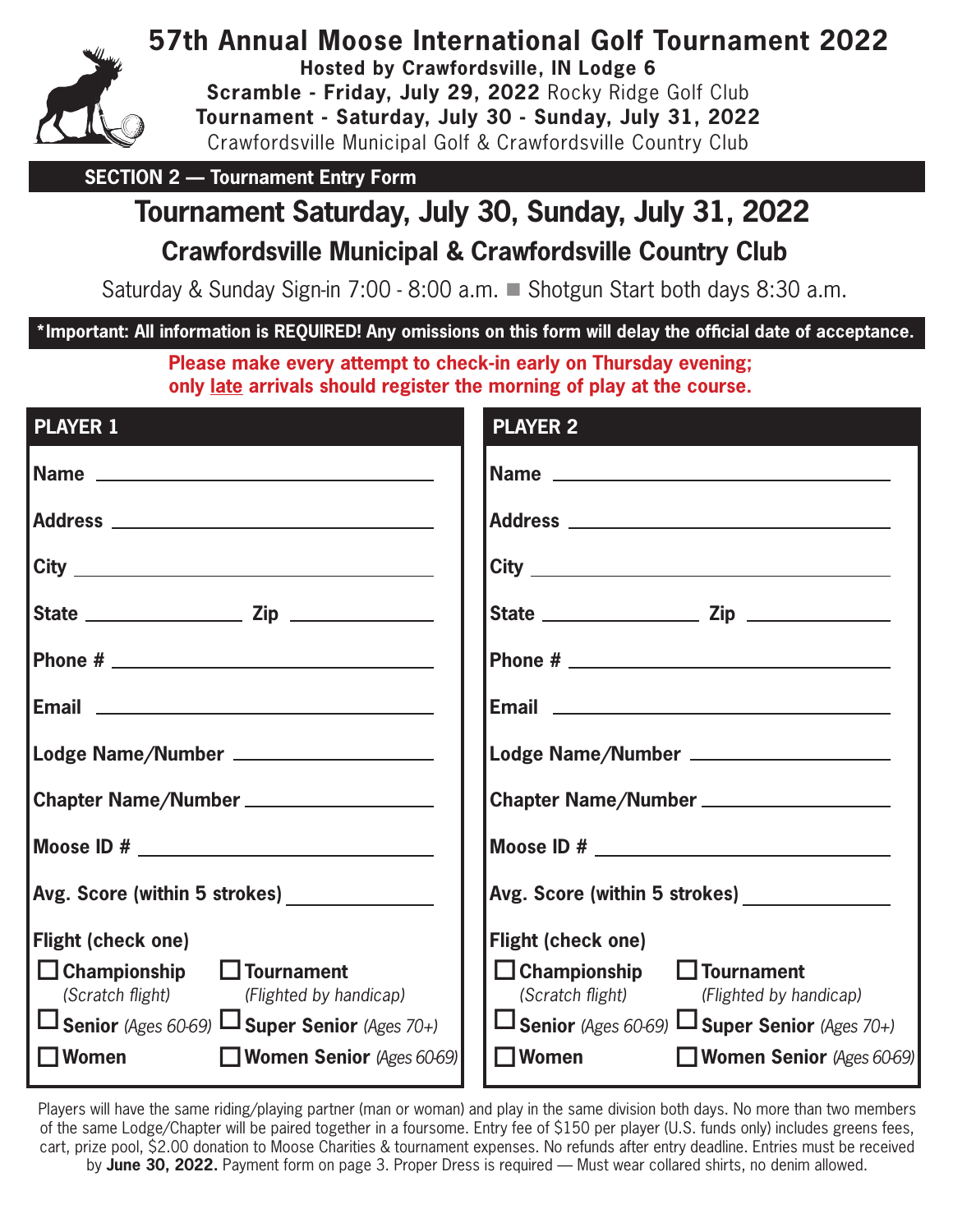



## **SECTION 1 Payment form for Scramble and/or Tournament**

Entry fee for Scramble is \$75.00 per player, (U.S. funds only) includes greens fees, cart, prize pool & tournament expenses. Entry fee for Tournament is \$150.00 per player (U.S. funds only) includes greens fees, cart, prize pool, \$2.00 donation to Moose Charities and tournament expenses.\*Check, money order or credit card information **must** accompany all entries and must be **postmarked by June 30, 2022**.

## **Moose Member**

| Event                                   | <b>Day</b> | # of Players Cost per Person  | Totals |
|-----------------------------------------|------------|-------------------------------|--------|
| Scramble                                | Friday     | $(1) \times$ \$75 per person  |        |
| Golf Tournament                         | Sat./Sun.  | $(1) \times$ \$150 per person |        |
| Total Amount Due to Moose International |            |                               |        |

## **Payment Information**

| Card Type (please circle) Visa Master Card Discover American Express |  |  |  |  | <b>DISCOVER VISA Mastercard</b>                                                                                                               |
|----------------------------------------------------------------------|--|--|--|--|-----------------------------------------------------------------------------------------------------------------------------------------------|
| Name as it appears on Card: Name as it appears on Card:              |  |  |  |  |                                                                                                                                               |
|                                                                      |  |  |  |  |                                                                                                                                               |
|                                                                      |  |  |  |  | Expiration Date: $\square\square/\square\square$ CVV Code: $\square\square\square$ American Express CVV2 Code: $\square\square\square\square$ |
| Signature:                                                           |  |  |  |  |                                                                                                                                               |

\*Check, money order or credit card information **must** accompany all entries and must be **postmarked by June 30, 2022.** \*Returned checks must be replaced with an alternate form of payment (No Checks) within 10 days or entry will be cancelled. \*All checks and money orders should be made payable to *Moose International, Activities Dept., Attn: Camille Ruffino, 155 S. International Drive, Mooseheart, IL 60539-1172* and must be earmarked *2022 Golf Tournament*.

| For Office Use Only (US Funds Only) |                                                                     |  | Date Received by Finance    |
|-------------------------------------|---------------------------------------------------------------------|--|-----------------------------|
|                                     | Name $\qquad \qquad N_0.$ $\qquad \qquad \mathbb{S}$                |  |                             |
|                                     | Name $\_\_\_\_\$ No. $\_\_\_\_\_\$                                  |  | Received by                 |
|                                     | Name $\_\_\_\_\$ No. $\_\_\_\_\$ \S                                 |  | Date Received by Activities |
|                                     | Name $\qquad \qquad \mathbb{N}\text{o.}$ $\qquad \qquad \mathbb{S}$ |  |                             |
| Notes_                              |                                                                     |  |                             |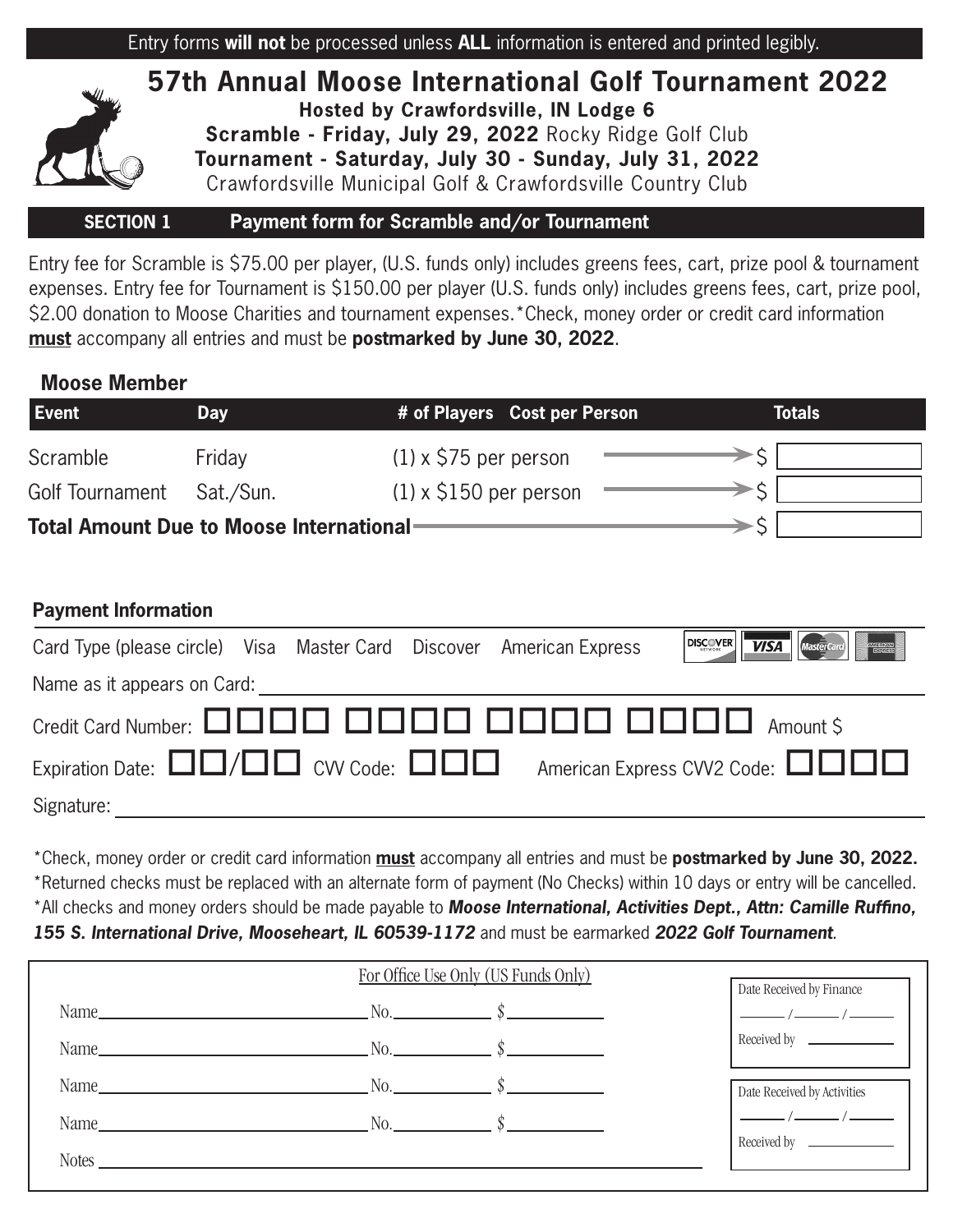

**57th Annual Moose International Golf Tournament 2022 Hosted by Crawfordsville, IN Lodge 6 Scramble - Friday, July 29, 2022** Rocky Ridge Golf Club **Tournament - Saturday, July 30 - Sunday, July 31, 2022**  Crawfordsville Municipal Golf & Crawfordsville Country Club

#### **SECTION 4 — Lodge Information & Contacts**

**Registration opens Thursday, July 28, 2022 at 5:00 p.m. at Crawfordsville, IN Lodge 6.**

**Crawfordsville, IN Lodge 6:** 402 Wayne Town Rd., Crawfordsville, IN 47933

**Lodge & Golf Contact:** Leanna Miller (574) 596-3749.

**Moose International registration contact:** Camille Ruffino (630) 966-2213 cruffino@mooseintl.org **Moose International Coordinator of Activities:** Will Harrison (630) 966-2214 wharrison@mooseintl.org

## **SECTION 5 — Lodge Activities**

# **Crawfordsville, IN Lodge 6 402 Wayne Town Rd. Crawfordsville, IN 47933**

|                 | July 28 Thursday Night: 5:00 p.m. - 11:00 p.m. Lodge Activities      |
|-----------------|----------------------------------------------------------------------|
|                 | <b>July 29 Friday Night: 5:00 p.m. - 12:00 p.m.</b> Lodge Activities |
|                 | July 30 Saturday Night: -5:00 p.m. - 11:00 p.m. Lodge Activities     |
| July 31 Sunday: | Late arrivals check-in between<br>7:00 - 8:00 a.m. at the courses    |
|                 | <b>Additional Golf Information</b>                                   |
|                 | Goodie bags for all golfers                                          |
|                 | • Prizes on all par 3's                                              |
|                 | • Longest putt each day                                              |
|                 | ■ Skins Friday & Saturday                                            |
|                 | Raffles and 50/50 each day<br>$\blacksquare$                         |
|                 | ■ Moose Charities holes each day                                     |

■ Beverage carts each day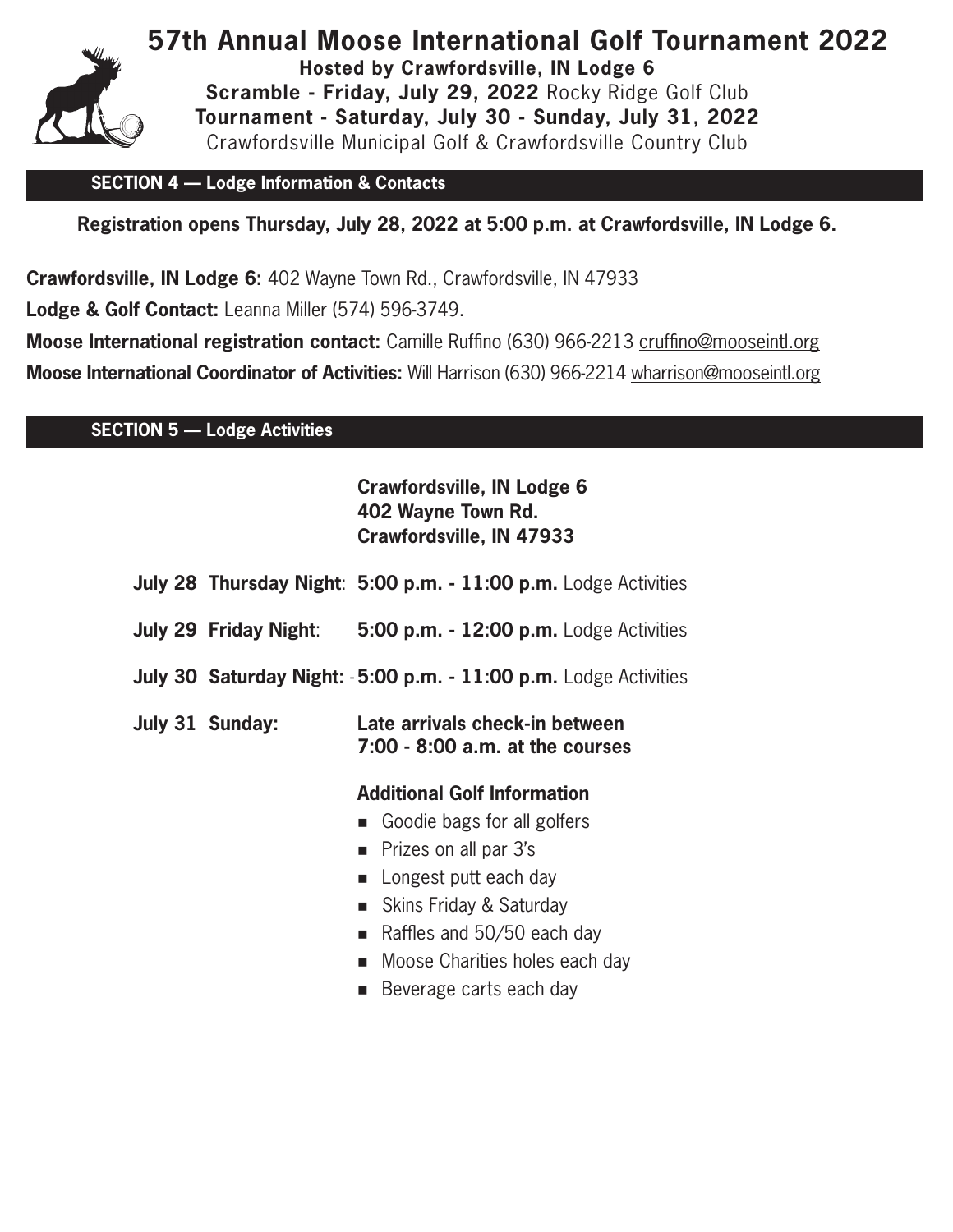

**57th Annual Moose International Golf Tournament 2022**

**Hosted by Crawfordsville, IN Lodge 6**

**Scramble - Friday, July 29, 2022** Rocky Ridge Golf Club **Tournament - Saturday, July 30 - Sunday, July 31, 2022**  Crawfordsville Municipal Golf & Crawfordsville Country Club

#### **SECTION 6 — Golf Course Information**

**Friday — Scramble** (separate entry form, same payment page) Rocky Ridge Golf Club 3965 N. 625 E Crawfordsville, IN 47933 (765) 794-4444

#### **Saturday & Sunday — International Golf Tournament**

Crawfordsville Country Club 3272 W. Country Club Rd. Crawfordsville, IN 47933 (765) 362-2809

Crawfordsville Municipal Golf Course 1000 E. South Blvd. Crawfordsville, IN 47933 (765) 364-5171

#### **SECTION 7 — Lodging**

#### **Best Western Plus**

2600 Industrial Blvd. Crawfordsville, IN 47933 (765) 307-3999

#### **Hampton Inn**

2895 N. Gandhi St. Crawfordsville, IN 47933 (765) 362-8884

**Comfort Inn** 2991 N. Gandhi St. Crawfordsville, IN 47933 (765) 361-0665

#### **Holiday Inn Express**

2506 N. Layfayette Rd. Crawfordsville, IN 47933 (765) 323-4575

#### **Weekend Menu**

**Full Menu will be available all days and will include:**

Appetizers

Sandwiches (served with chips and pickle spear)

Soup & Salad

Chef Salad (served with ham, turkey, grilled chicken crackers and choice of dressing) Dinner Menu (served with choice of potato, vegetable, garlic toast, salad or cottage cheese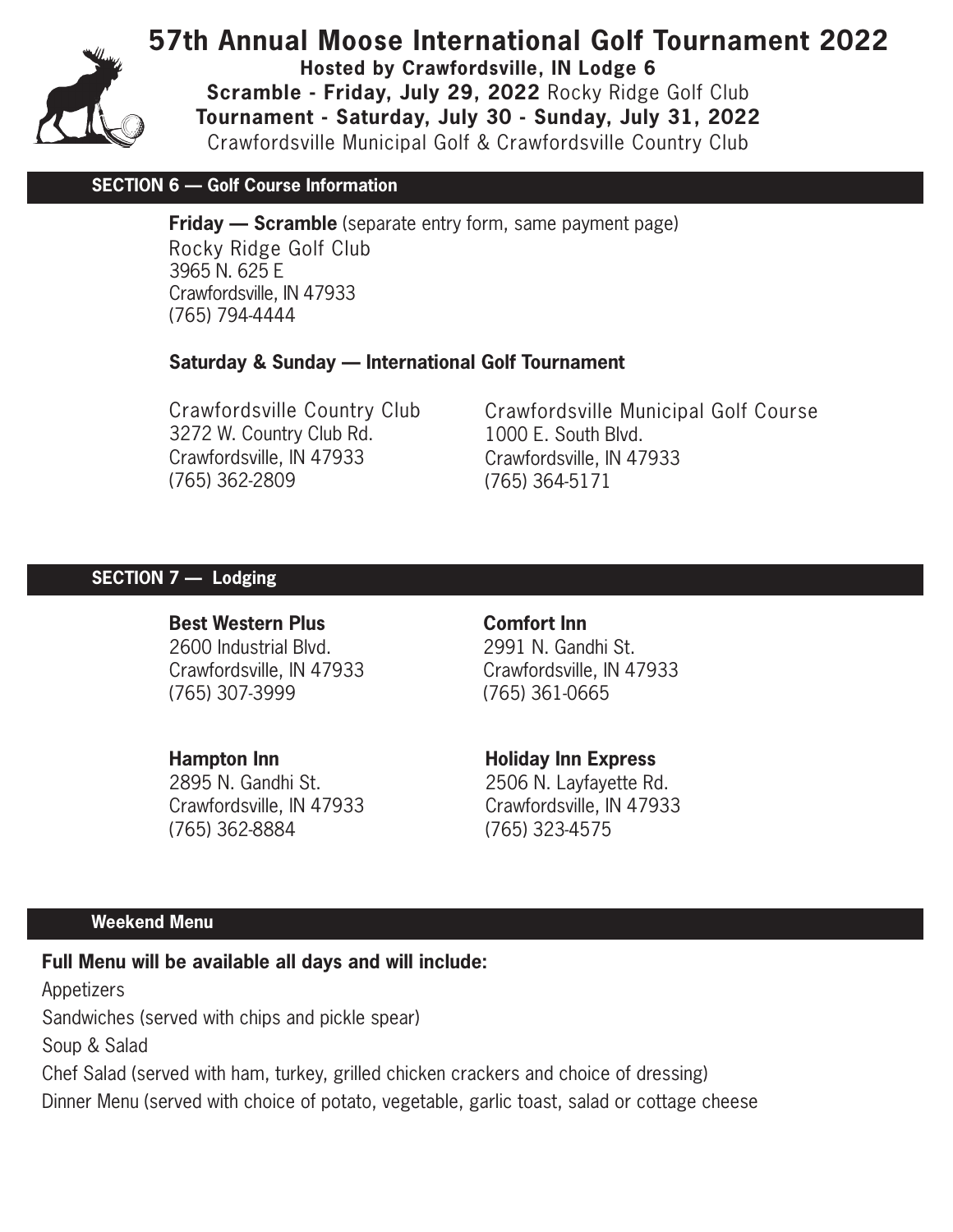



# **WAIVER & GENERAL RELEASE**

I (we), the participant**,** understand, recognize, and acknowledge that there are certain risks of injury while participating in this Moose International Tournament on **Date July 29- July 31, 2022** sponsored by **Crawfordsville, IN Lodge 6** and I (we) agree to assume the full risk of any such injuries, damages, or loss, regardless of the severity, which may be sustained as a result of participating in this event.

I (we), the participant(s)**,** my heirs, executors and assigns, do hereby fully and forever release and discharge the host, Moose International, Inc., an Indiana Corporation, and their agents, directors, officers, heirs, successors, and/or employees from and against any and all liability as a result of any and all injuries, illness, claims, actions or causes of actions arising out of or in any way associated with my participation in this event.

I (we) agree to indemnify and hold harmless the host Moose International, Inc., an Indiana corporation, and their agents, directors, officers, heirs, successors, and/or employees against any and all claims, actions, or lawsuits whether brought by myself, anyone acting on my behalf, or anyone else, for any and all injuries, illness, damages, claims, and causes of action arising out of, in connection with, or in any way associated with my participation in this event.

 I (we) understand and acknowledge that the host Moose International, Inc., an Indiana Corporation, and their agents, directors, officers, heirs, successors, and/or employees are not responsible for any injury or illness occurring from my participating in this event.

I (we) affirm that the statements set forth above are true and correct and that I have read the terms and conditions of the foregoing Waiver and Consent and understand them accordingly.

# **PUBLICITY RELEASE**

I (we) also agree that Moose International may use my name, photograph, and background information for publicity purposes and electronic media concerning the Moose International Tournament, and do indemnify them against any loss or liability incurred by such use.

**\_\_\_\_\_\_\_\_\_\_\_\_\_\_\_\_\_\_\_\_\_\_\_\_\_\_\_\_\_\_\_\_ \_\_\_\_\_\_\_\_\_\_\_\_\_\_\_\_\_\_\_\_\_\_\_\_\_\_\_**

**\_\_\_\_\_\_\_\_\_\_\_\_\_\_\_\_\_\_\_\_\_\_\_\_\_\_\_\_\_\_\_\_ \_\_\_\_\_\_\_\_\_\_\_\_\_\_\_\_\_\_\_\_\_\_\_\_\_\_\_**

Dated this day of registration signature or submission.

**Print Name #1** Print Name #2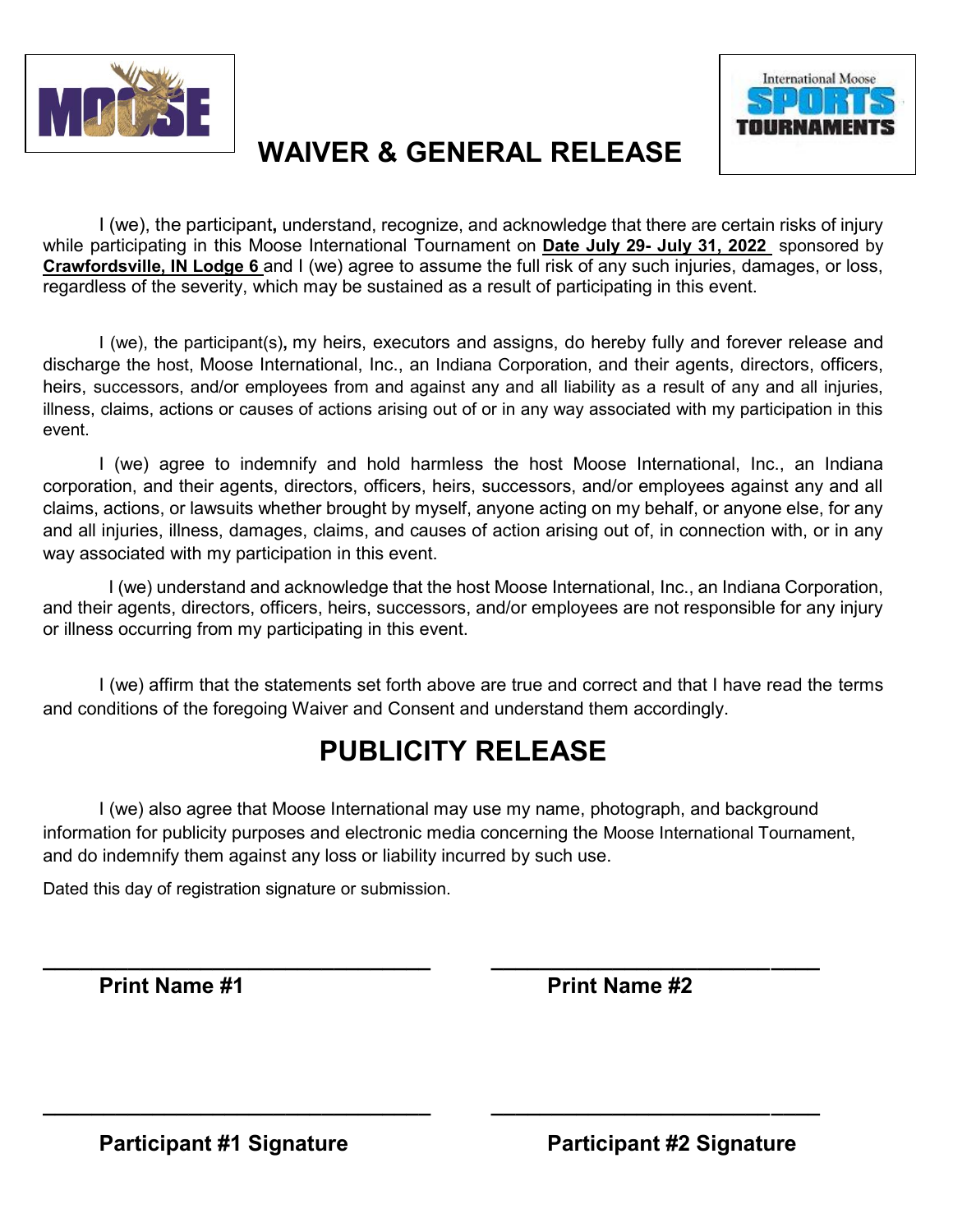

**57th Annual Moose International Golf Tournament 2022 Hosted by Crawfordsville, IN Lodge 6 Scramble - Friday, July 29, 2022** Rocky Ridge Golf Club **Tournament - Saturday, July 30 - Sunday, July 31, 2022**  Crawfordsville Municipal Golf & Crawfordsville Country Club

## **SECTION 8 — GENERAL RULES (All Moose International Sports Tournaments)**

**1.** Moose members holding an active membership at the time of sign-up and tournament will be eligible to play and compete for tournament prizes. All players must present a valid photo I.D. and a valid Moose membership card.

- **2.** Good sportsmanship will be the prevailing attitude throughout the tournament. Tournament Director and/or Moose International may recommend disqualification of a player for unsportsmanlike conduct or tactics detrimental to the tournament.
- **3.** Gambling on the tournament is not permitted and will result in disqualification and forfeiture of prize money.
- **4. No entry forms will be accepted unless all information is entered and entry fees are paid in full,** by the established registration deadline.
- **5.** All remittances must be in the form of a check, money order or credit card in U.S. funds. Checks and/or money orders should be made payable to Moose International and earmarked with the current year and name of tournament.
- **6. Refund Policy:** Participants will be eligible to receive a full refund when cancelling prior to the registration deadline date. After this date, **no refunds** will be issued, regardless of the circumstances. No entry fees will be refunded if it is found that some teams or individuals have failed to comply with all the rules and regulations governing this tournament. This policy will be strictly enforced in all Moose International tournaments.
- **7. Substitute Policy:** In cases of death, injury, sickness, or other emergency, Moose International may approve a substitute's participation. All substitutes must present a valid photo I.D. and a Moose membership card. Moose International will not be involved in the exchange of any monies between the involved parties either relating to registration fees or prize money awarded. Moose International retains the right to authorize and/or decline, any substitute's participation. Substitutes will be authorized to participate without pre-registration as many times as needed for unexpected absences of pre-registered participants.
- **8. Youth Policy:** On occasion, youth may be permitted to participate through a special approval process handled through Moose International. This process involves a notarized waiver and documentation of the youth's age and their relationship to an immediate family member that is an active Moose member in good standing. Youth ages 16-17 must be accompanied by a parent/guardian at all times during the event, and the parent/guardian assumes all legal responsibility for the youth's actions. If the youth is 18 or older, he/she assumes full legal responsibility for their own actions by signing the waiver, and will not require full time supervision; but must still provide proof that an active Moose member is an immediate family member. Moose International will review each request on a case-by-case basis to ensure that all criteria are met. Please email your request to Coordinator of Activities, Will Harrison at wharrison@mooseintl.org, who will approve and facilitate this process on a case by case basis.